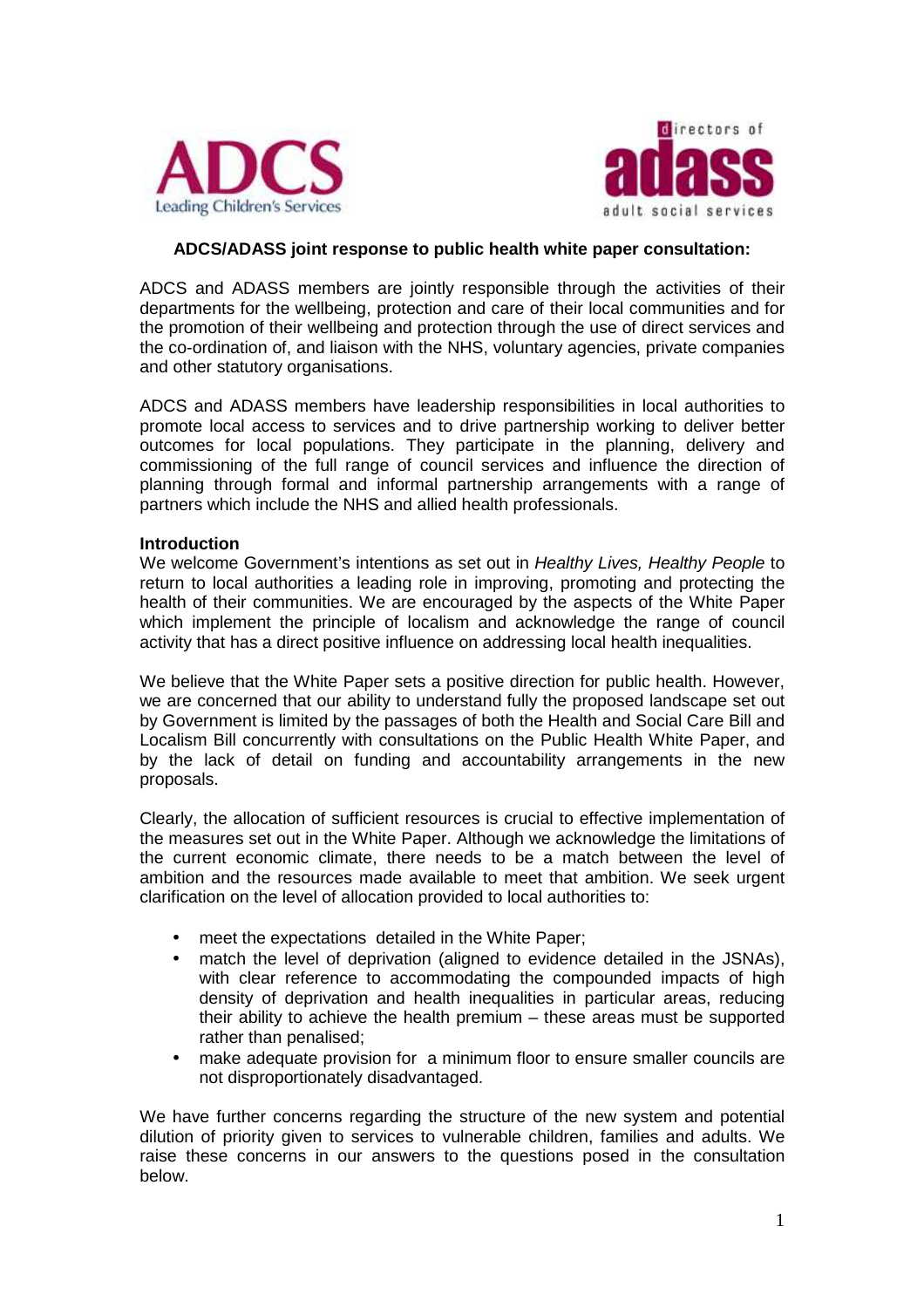**a. Role of GPs and GP practices in public health:** Are there additional ways in which we can ensure that GPs and GP practices will continue to play a key role in areas for which Public Health England will take responsibility?

Although we accept the crucial role GPs play in the design and delivery of local public health services, we firmly believe that health and wellbeing cannot be solely rooted in a medical model. Public health must involve a wide range of partners from design through to delivery and review. Our response to this question below reflects this approach.

Local authorities remain committed to working with GPs, and other partners, as we have endeavoured to do for many years, as we absorb these new arrangements. Our views are based on our experiences working collaboratively in recent years and the following comments, we believe, will support us in taking this work forward.

The proposed structures outlined in the White Paper appear to build on established and successful collaborative working and integrated approaches between the NHS, local authorities and a number of other partners in recent years. We welcome the extension of collaborative arrangements intended to create services that collectively address the health and wellbeing needs of local people and populations. However, we are concerned that the White Paper and the Health and Social Care Bill provide little detail on the structure intended to deliver these reforms, or the extent to which local areas will be able to determine and build their own structures reflective of their own individual needs.

Although the Consultation on Funding and Commissioning Routes for Public Health begins to set out the different responsibilities of the various organisations in the proposed new public health system, we are not clear of the intended relationship between Public Health England, the NHS Commissioning Boards, Monitor, HealthWatch, the Health and Wellbeing Boards and, ultimately, GP Consortia.

We note that proposals set out in the White Paper for GP Consortia do not place any limitations on the formation of Consortia in terms of geography. Although we recognise the advantages of GP Consortia forming in such a way that reflects best the local communities which they serve, we are concerned that the potential lack of alignment between different structures and layers within the new local public health system may present significant challenges to integrated approaches. We seek urgent clarification from government on how different elements of the proposed system will relate to and work with each other.

We are also concerned that the proposed governance structure is too ambiguous, with a confusing mixture of national and local direction and offers no clear proposals on lines of accountability and scrutiny in the system. We believe the proposed Health and Wellbeing Boards will be critical to the dynamics of local commissioning and we strongly urge that the Boards are given statutory powers to both sign-off local commissioning plans from all partners and to hold these commissioners from across GP Consortia, Public Health England, the NHS and local authorities to account against their commissioning plans. To complement the enhanced role of the Health and Wellbeing Boards, we also urge that the status of the Health and Wellbeing Strategies and the Joint Strategic Needs Assessments (JSNA) be strengthened, with clear duties on commissioners to take account of Health and Wellbeing Strategies within their commissioning plans.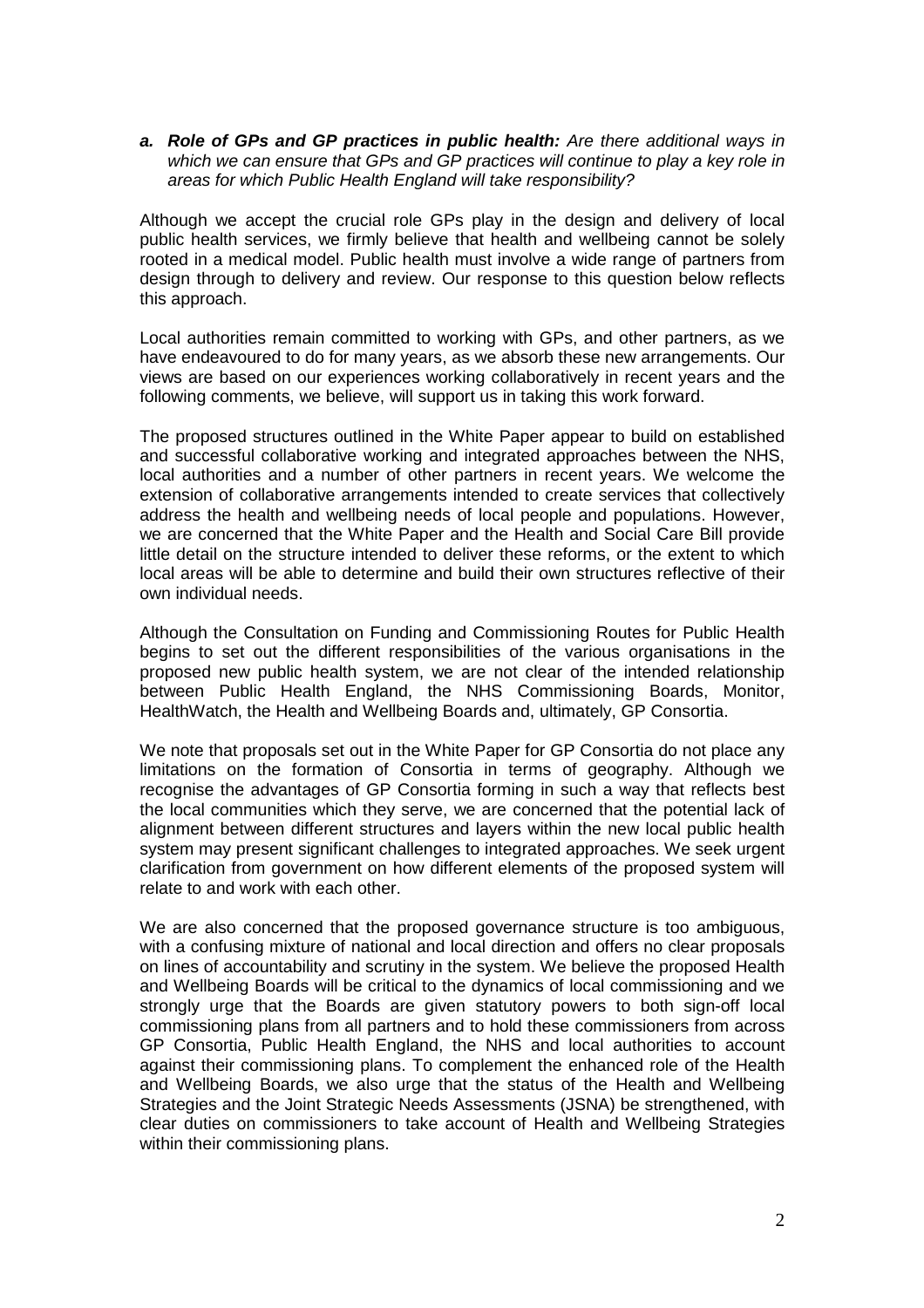Until further detail is known about the intended structure and funding arrangements, to support activities at the various levels, it is difficult to comment on the success with which those activities will be delivered. We urge Government to consider maximising the resources available at the local level in order to ensure the greatest impact on health outcomes for the local population and to avoid using resources currently within PCTs for Public Health to support national or sub-national structures.

We are particularly concerned that there appears to be potentially inadequate representation of the needs of children and young people in the planning and commissioning arrangements in the proposed system. For example, ADCS takes the view that there is only one 'Children Services' representative on the Health and Wellbeing Boards (Director of Children Services). We would expect that in any new arrangements, all partners are cognisant of their wider roles to improve the outcomes for children and young people and see this as part of their core responsibilities; this is particularly pertinent for the shared responsibility to safeguarding arrangements. While accepting that there are proposals to transfer safeguarding responsibilities currently held by PCTs and SHAs to the new health infrastructure, we are concerned that these responsibilities may become diluted and/or fragmented across the range of new structures and systems delivering health care. We seek reassurance that this will not be the case.

We seek acknowledgment from Government that looked after children and vulnerable children will not be forgotten about in any revised arrangements. It is this group of children and young people who need support and care the most and who often suffer from a lack of public health initiatives. It is therefore vital that these particular groups of children are considered within the roles and responsibilities between Public Health England, GP Consortia, and the NHS Commissioning Board. We particularly note the lack of a joined up approach to the planning, development and delivery of services for children and adults with mental health needs. We urge Government to provide further detail on its expectations in this regard and suggest consideration of work by the Joint Commissioning Panel for Mental Health (JCP-MH), a collaborative approach by 13 organisations, including ADASS, to develop practical guidance for commissioners of mental health and wellbeing services.

Local authorities will support where possible in sharing our experiences and knowledge as to how best to make sure the needs of these groups of children and young people and marginalised adults are not overlooked when rolling out national public health services. However, ADCS is particularly concerned that the lack of children's services representation at planning and commissioning stages in conjunction with lack of clarity over relationships between components of the new system may lead to further fragmentation across an increasingly divergent set of arrangements, for example responsibility for health care of pregnant women or the exact accountability and reporting arrangements for directors of public health. We are concerned about the lack of clarity over positioning of child and family poverty strategy in the new system.

We believe this will be compounded by a fragmented approach in national policy, particularly between government departments towards responsibility for children and family services and resulting differences in approach, for example "individualism" in the Department of Health and "families" in the Department of Education. Similarly, we note confusion regarding the status of the ring-fence proposed for the public health budget and are concerned that this may create tensions between localism and national direction. We would welcome further debate on how to balance local and national tensions based on greater clarity on the structure of the new arrangements, including the relationship between different government departments and their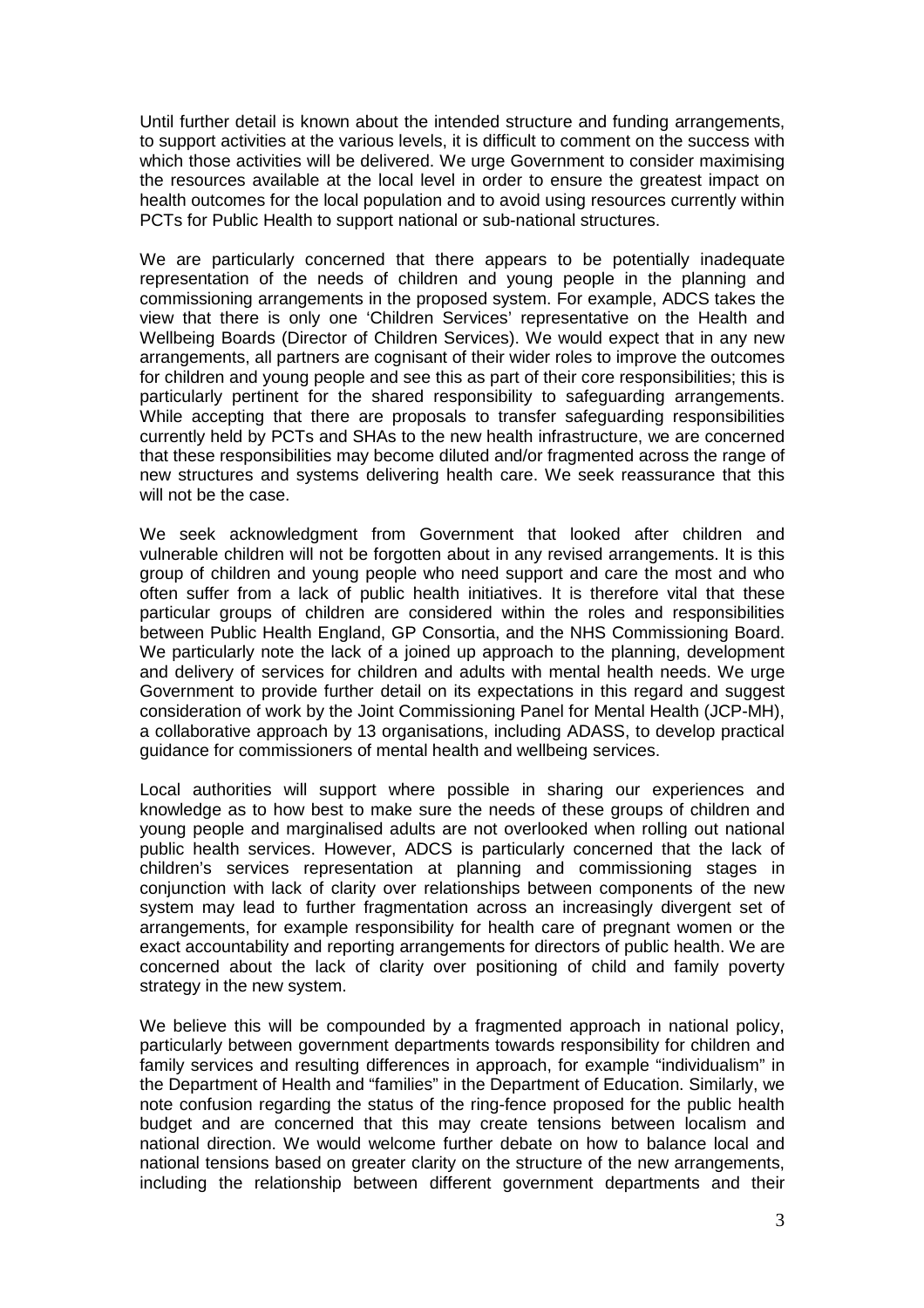demands on the public health ring-fence. We are keen to explore further how community budgets can fit within the proposed reforms, with a emphasis on closer integration, shared priorities and a consistent and coherent governance framework operated at the local level through the Health and Wellbeing Boards.

The role of the Director of Public Health (DPH) in each local authority will be key to supporting individual GPs and GP Consortia to address their public health responsibilities. We welcome the movement of the DPH to local authorities. We believe this reinforces a broader approach to health and wellbeing both within wider local authority activities, such as housing, transport and planning, as well as in the core business of addressing health inequalities. We believe DPHs will provide a critical role in straddling and brokering the professional relationships between health (GP Consortia, NHS) and local authorities to draw out the full advantages that each stakeholder can bring to improving health outcomes and tackling health inequalities.

We have already noticed a range of approaches emerging to the assimilation of DPHs into local authority structures. Some DPHs report directly to local authority chief executives and others to the director of adult services/ community services. Similarly, there is divergence on the definition of the role of DPHs, with some defined as clinical specialists and others as knowledge leaders. We also note confusion on the accountability and division of responsibility for this role between Public Health England and local authorities. Given the critical role of DPHs in the new system, we would welcome further discussion with Government to agree an approach which ensures a coherent system, service continuity, and transparency for this role whilst allowing for flexibility to respond to local contexts.

We are also concerned about the limited reference to the critical role of schools in the public health agenda, particularly in the health promotion and early intervention initiatives that are undertaken within school settings, such as healthy eating, exercise and efforts to reduce teenage pregnancies and improve the sexual health of young people. We are concerned that the important role of schools in delivering local public health agendas is further diluted by the development of academies and free schools who must only have regard to public health priorities, potentially limiting local capacity to develop cohesive and strategic local public health agendas.

We believe that local authorities are in a good position to provide a degree of stability in a time of turbulence resulting from the pace of change and immaturity of the emerging structures. We are keen that local authorities are able to share their expertise in managing transition with the new structures, particularly GP Consortia. We also note that transition of this type and scale will have complex human resources components to it and we would support the early identification of a HR Strategy specifically for those staff involved to be developed in conjunction with councils.

**b. Public health evidence:** What are the best opportunities to develop and enhance the availability, accessibility and utility of public health information and intelligence?

The current range of partners focussed on building research and evidence bases, including C4EO, RIP, RIPfA and SCIE, have been invaluable in supporting local areas to develop informed and evidence driven strategies and plans to improve outcomes for our local communities.

Improving the availability, accessibility and utility of public health information will be reliant on the successful development of the Joint Strategic Needs Assessment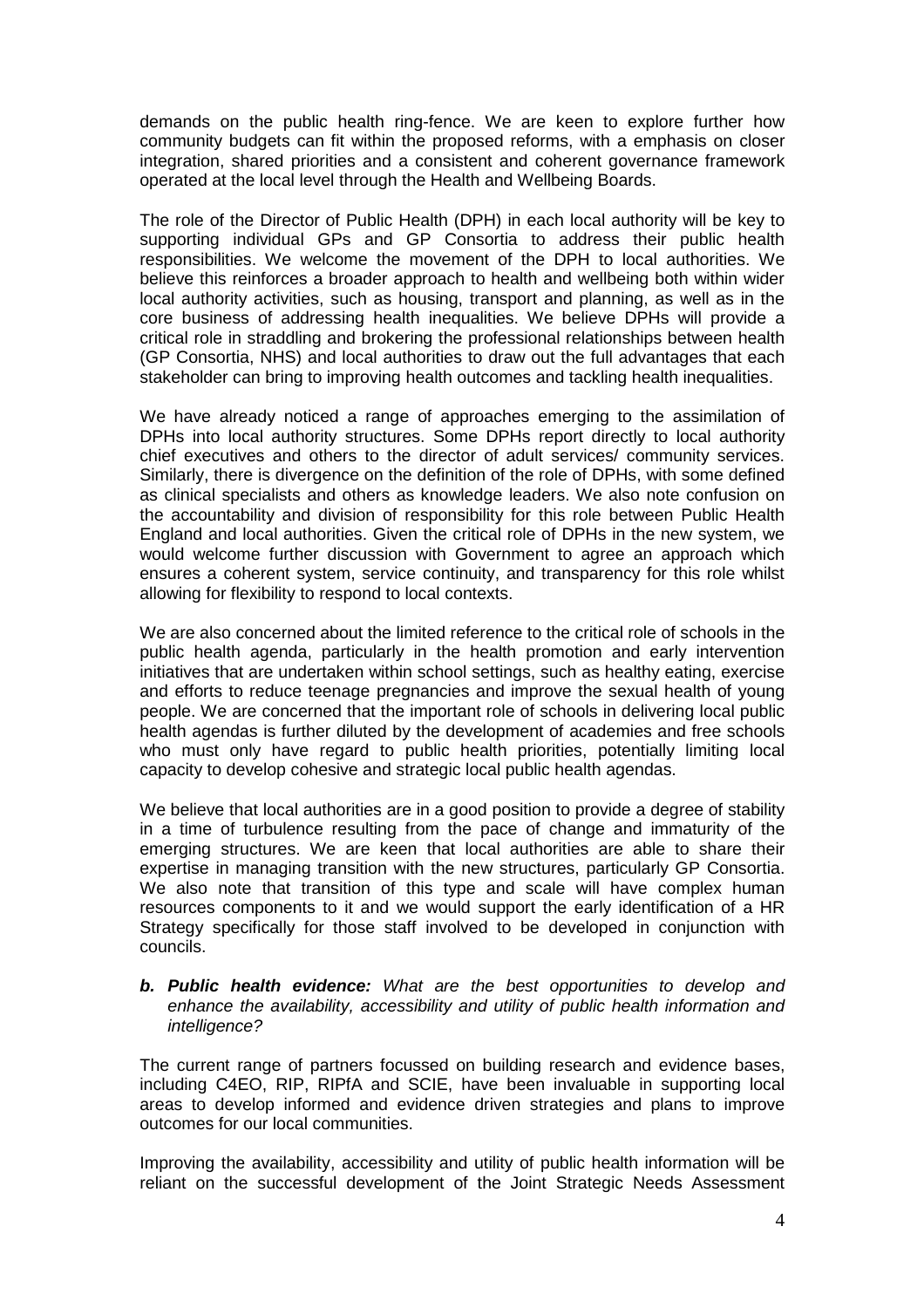(JSNA), and mechanisms to feed information from them into a national database to avoid both duplication of effort and evidence.

Local authorities are developing their own systems to provide up-to-date information that can be uploaded regularly and generates a picture of the current health and wellbeing of their local communities as a means of supporting activity and the development of plans and strategies to continue health improvement going forward. Any system developed nationally must also be easily accessible to these local systems as a means of enabling and promoting the sharing of information.

Working in close partnership with the Health Observatories, local authorities are skilled and experienced in the application of JSNAs and as such are able to offer further support to commissioners in understanding local needs. We recognise JSNAs can be improved and we support the development of more accessible and localised profiles that provide commissioners with powerful evidence-based intelligence, particularly to ensure small cohorts of need are not overlooked.

We remain concerned that, at times, the needs and stories of children and young people and marginalised adults, such as adults with learning disabilities can be lost in the accumulation of information and evidence as part of the JSNA. We strongly suggest that in any efforts to build a local evidence base through the JSNA, and in the efforts of Public Health England to build a national evidence base, full attention is given to the lives and needs of children and young people and marginalised adults in order to ensure both general needs and the specific needs and wishes of the most vulnerable in our local communities are met. We urge Government to approach the sector to support the development of these aspects of information and evidence gathering to ensure children and young people and marginalised adults are not overlooked.

We know that the causes of health inequalities are complex, deeply rooted and are often compounded in areas experiencing both high levels of multiple deprivation alongside very transient populations. It is these areas which particularly require longterm sustained solutions. We are concerned that proposals for a health premium as set out in the White Paper appear to incentivise a more short-term approach and that the extent of local discretion afforded to commissioners is very likely to exasperate this tension. To mitigate this, we urge Government to consider:

- restructuring the health premium to incentivise long-term solutions to health inequalities, weighted towards areas facing high levels of deprivation;
- strengthening the role of Health and Wellbeing Boards to hold all partners with commissioning responsibilities to account against the local Health and Wellbeing Strategies focussed on addressing long term health inequalities; and
- weighting the funding allocation towards areas with high levels of deprivation, multiple deprivations and/or high health and wellbeing needs.

We also suggest that the Health and Wellbeing Strategies be consistently aligned to the six health inequalities priorities identified in the Marmot Review. This will provide cohesion and focus, as well as a more long-term and sustainable approach to reducing health inequalities. We appreciate the need to accommodate local accountability to meet specific needs of local communities alongside broader strategic objectives.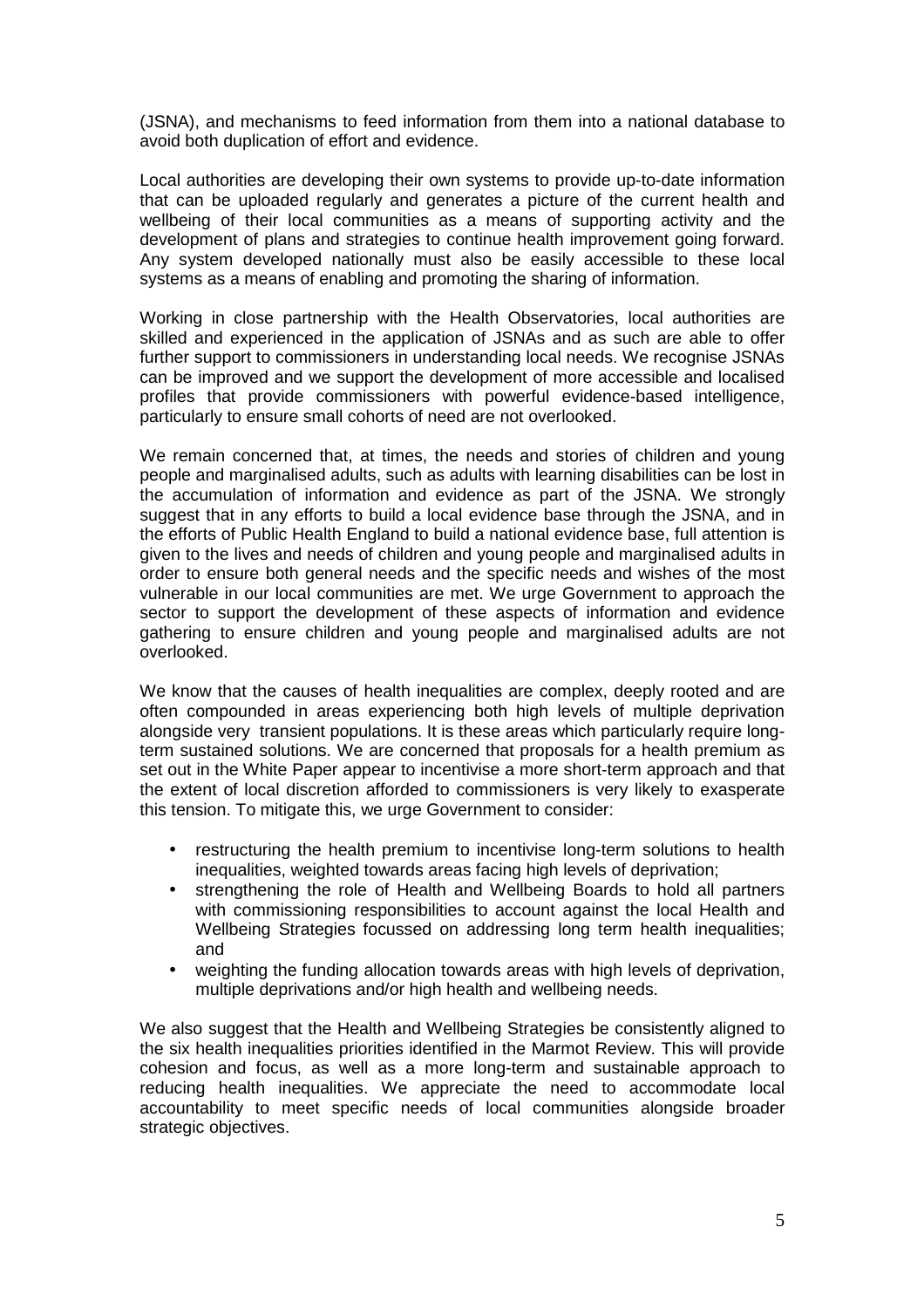It is widely acknowledged that there is a strong correlation between prevention and early intervention and up-stream benefits (improved outcomes and reduced costs). The White Paper clearly aligns to this philosophy but there is limited evidence as to how this can be taken forward in a consistent, cohesive and strategic way. We are concerned that the extent of local discretion, limitations on commissioning accountability and oversight, and the construct of the health premiums do not encourage a more structured approach with continued risks that more long-term and seemingly more intractable health inequalities are avoided for more short term "easy wins". This will significantly disadvantage those areas with the greatest level of health inequality.

We are keen to address the relationship between prevention and early intervention with partners and we welcome further discussion regarding how best to address this inter-dependency. We strongly believe that the solutions are held locally but that to realize mutual benefit, the whole approach must be localised with appropriate and equitable funding allocations. We are concerned that important local public health opportunities may be missed as Government continues to encourage local authorities to allocate resources from depleted early intervention and prevention funds in the now amalgamated Early Intervention Grant to specific ministerial priorities, reducing scope for local decision making to meet the needs of local populations.

We believe a key issue remains the challenges of information sharing. A significant hurdle in the development of local services has been the barriers, perceived or otherwise of sharing information across organisations and professions. Information sharing protocols are developed but these remain unwieldy. Any efforts in easing these barriers to sharing information while maintaining the confidentiality of the person would be of huge benefit.

**c. Public health evidence:** How can Public Health England address current gaps such as using the insights of behavioural science, tackling wider determinants of health, achieving cost effectiveness, and tackling inequalities?

As already noted the use of a locally developed JSNA will be key. What we are worried about however is that the range of responsibilities allocated to PHE do have the potential to create confusion and delays in making sure families receive the care they need. This is primarily because of the dispersal of responsibilities to a further organisation that is too far removed to the experiences on the ground. If the functions of public health are to be the responsibilities of LAs we would want to see these responsibilities handed over fully rather than piecemeal.

Experience of working with large local and regional arrangements show how short, medium and long term planning and delivery of care and support services can be made unnecessarily difficult because of the fragmentation of responsibilities and the challenges of bringing the pieces of the jigsaw back together through the use of pooled budgets and local agreements. This creates an unnecessary layer of bureaucracy and use of funds to police and monitor as opposed to undertaking the tasks which will make a difference.

We firmly believe that the transfer of public health responsibilities into the LA will provide significant opportunities to address the gaps and concerns we have for our local communities. Through our recent experiences and increased knowledge and evidence base we do firmly agree that this is the ideal arrangement. We also know however through extensive experience of the challenges of working with centralisation of activity can brings in our local efforts in meeting the needs of our local communities. We would therefore like to offer our help in developing further the